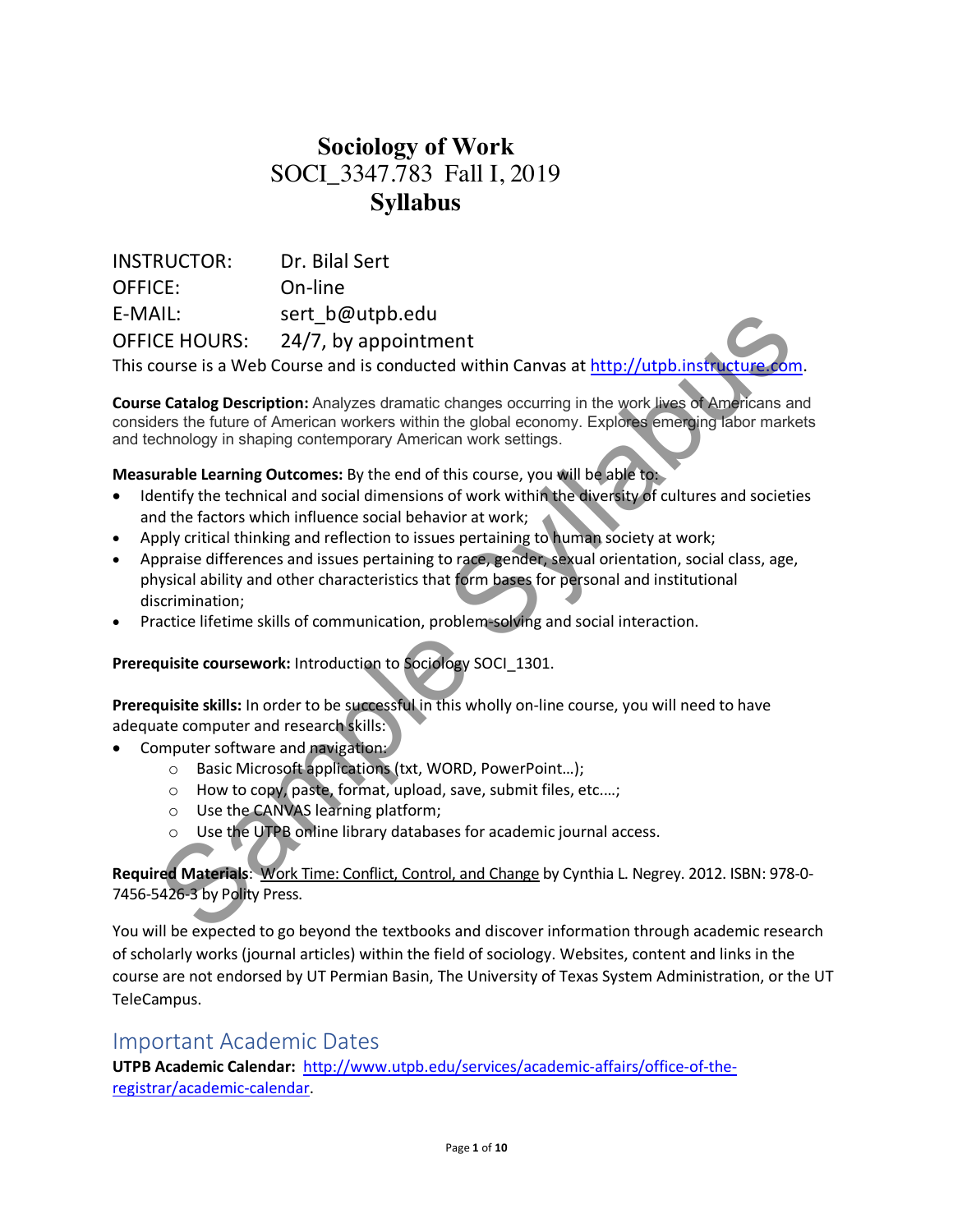### Course Overview

Lessons consist of the following subject matters presented in modules.

- Module I From Field to Factory and Beyond: Affluence, Industry, Gender and the Curanderas
- Module II Work-Time Reduction in the US: Leisure, education and health
- Module III Current Trends: Hours, Overtime, Non-standard work
- Module IV Work family and work life: Public policy, Eco tourism
- Module V Work time outside the US: Global economies, Public-private enterprise, Least Developed countries
- Module VI Political economy of Work Time: Environmental sustainability

Each module includes a lecture, reading assignments (e.g. chapters from your text, journal articles, internet resources, etc.) and activities. Activities consist primarily of:

- Discussions topically focused interactions. Review the syllabus for Grade Rubric Discussions.
- Essay For the semester, you will choose one (1) essay topic provided and write an 8-10 page essay. See syllabus for Grade Rubric – Essay. The essay should be a WORD document that will be uploaded to the assignment box.
- Quiz quizzes are provided as an individual activity. They are not a part of your grade. However, they are a good resource by which you can judge how well you have understood the material for that module. You can repeat the quizzes for practice as many times as you like.
- Exams Exams consist of objective true/false, multiple choice, matching or short essay questions. They will be based on all the materials covered for each of the modules being evaluated. Exams will be taken online. The questions will be posted for four days. You can take the test anytime within these four days. Bear in mind that exams are timed for 30 consecutive minutes. Once you begin the exam, you must complete it. You will have the use of your text and materials available. However, you should not rely exclusively on them for your answers. Being prepared with your readings on time is essential for doing well on your exams. If you exceed the time limit allotted, you could receive a grade of "0." If you fail to take the exam you will not have another opportunity. So please be aware of the dates given for taking the exams, and check your calendar so you do not miss them. Review the Technical Requirements for information if you need technical help. example includes a lecture, peace that includes a lecture, reading assignments (e.g. chapters from your text, journal articles<br>et resources, etc.) and activities. Activities consist primarily of:<br>et resources, etc.) and ac

#### **Course Assessment:**

Grading for the course will consist of your exams, discussions, essay, and group activity. Late work is not accepted. It is a good idea to submit your work early. Should you miss an assignment or exam, there will be a bonus final exam that can be taken as a make-up assignment; it is not required.

| <b>Course Activity</b>          | <b>Total</b> |
|---------------------------------|--------------|
| Discussions (6 at 100 pts each) | 600          |
| Exams (6 at 100 pts each)       | 600          |
| Essay                           | 500          |
| Final exam (bonus)              | (100)        |
| Total                           | 1,700 (1800) |
| $A = 1530 - 1700$ (1800)        |              |
| $B = 1360 - 1529$               |              |
| $C = 1190 - 1359$               |              |
| $D = 1020 - 1189$               |              |
| $F = 0.1019$                    |              |
|                                 |              |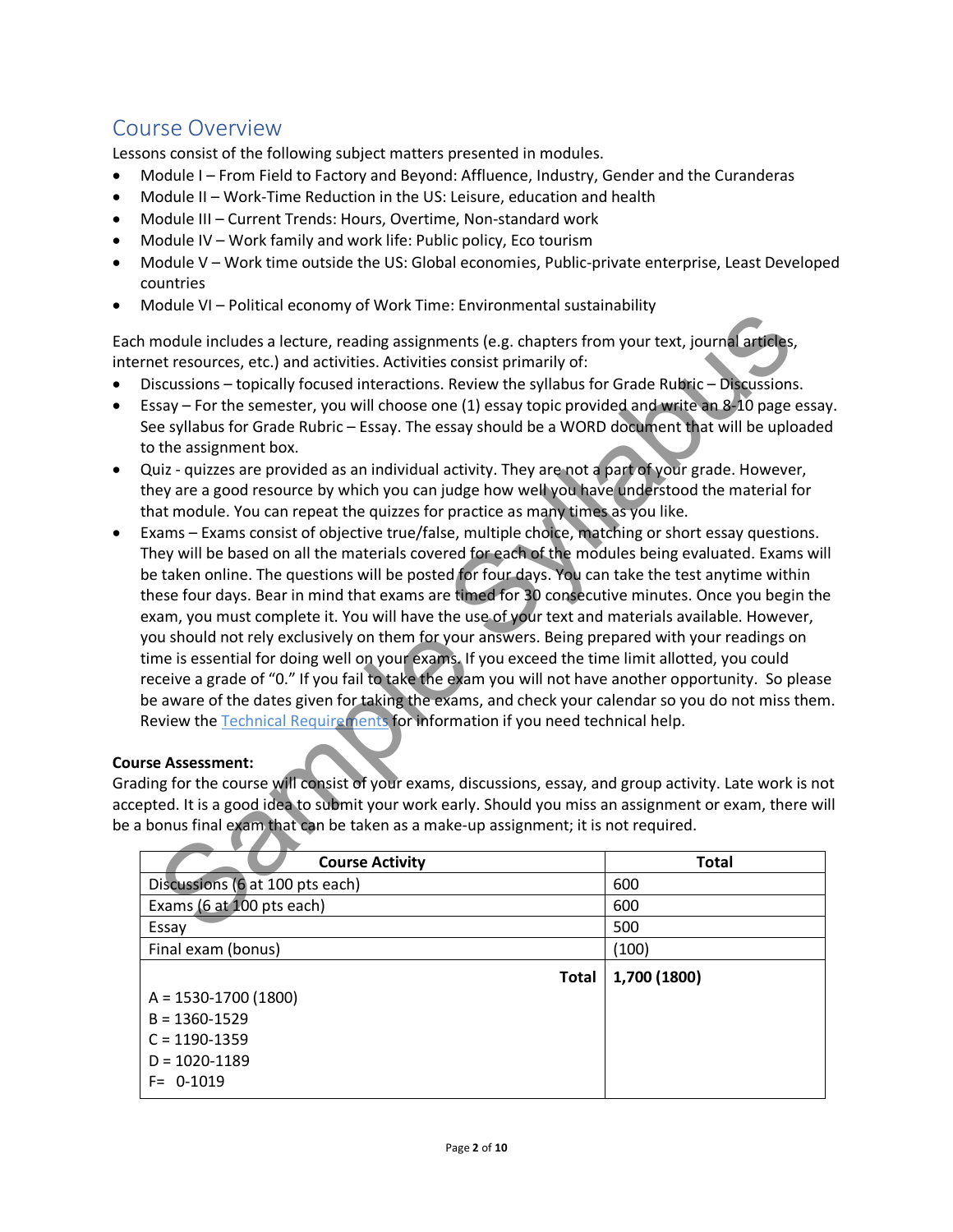#### **Grading Scale:**

| % Grade Range | Letter Grade |  |
|---------------|--------------|--|
| 90 and above  | А            |  |
| 80 to 89      | В            |  |
| 70 to 79      | C            |  |
| 60 to 69      | D            |  |
| Less than 59  | F            |  |

| Less than 59 |                                        | F                                  |                                                                                                         |
|--------------|----------------------------------------|------------------------------------|---------------------------------------------------------------------------------------------------------|
|              |                                        |                                    |                                                                                                         |
|              |                                        |                                    | Communication, Grading & Feedback: The best way to contact me is the course "Inbox" feature. Be         |
|              |                                        |                                    | sure to use an appropriate SUBJECT line. You can expect a reply within 72-hours. Although, I usually am |
|              |                                        |                                    | on-line every day and will respond sooner. If you have a more urgent message, send an email to          |
|              |                                        |                                    | sert b@utpb.edu. Grades are typically posted within 1 week of the due date. You will receive individual |
|              |                                        |                                    | feedback on Discussions. If you wish to challenge a grade, you must submit your challenge within 10     |
|              |                                        |                                    | days of the grade being posted. Bear in mind, a closer examination of your assignment could result in a |
| lower grade. |                                        |                                    |                                                                                                         |
|              |                                        |                                    | Exams are graded immediately after you submit the exam. Essays can take 2 weeks before grades are       |
| submitted.   |                                        |                                    |                                                                                                         |
|              |                                        |                                    |                                                                                                         |
|              |                                        |                                    | Sociology of Work SOCI 3347                                                                             |
|              |                                        |                                    | <b>Grade Rubric - Discussion</b>                                                                        |
| Due          |                                        |                                    | Check the calendar for due dates. Primary posts are due by end of day on Thursdays and                  |
|              |                                        |                                    | dates Peer Interactions by end of day on Saturdays. Late work is not accepted.                          |
|              | <b>Part A – Primary Posts:</b>         |                                    |                                                                                                         |
| 50           | lo.                                    |                                    | Discussion topic answered completely and addressed thoroughly (about 250 words).                        |
| points       |                                        |                                    | 2 or more current (2007-2017) approved sociology journal references (see list in ASA                    |
|              | Writing $&$ Citing guide)              |                                    |                                                                                                         |
|              | <b>Part B: Peer Interaction Posts:</b> |                                    |                                                                                                         |
| 25           |                                        |                                    | Peer response is engaging and well researched (about 150 words).                                        |
| points       |                                        |                                    | 1 or more current (2007-2017) general reference (website, media).                                       |
|              | <b>Both A and B:</b>                   |                                    |                                                                                                         |
| 25           |                                        |                                    | References meaningfully applied using in-text citations. No more than 20% of                            |
| points       |                                        | discussion is cited material.      |                                                                                                         |
|              | • No spelling/grammar errors.          |                                    |                                                                                                         |
|              | $\bullet$                              | Follows ASA style guide (http://e- |                                                                                                         |
|              |                                        |                                    | noah.net/asa/asashoponlineservice/ProductDetails.aspx?productID=ASAOE701S10                             |
|              |                                        |                                    | or http://owl.english.purdue.edu/owl/resource/583/1/).                                                  |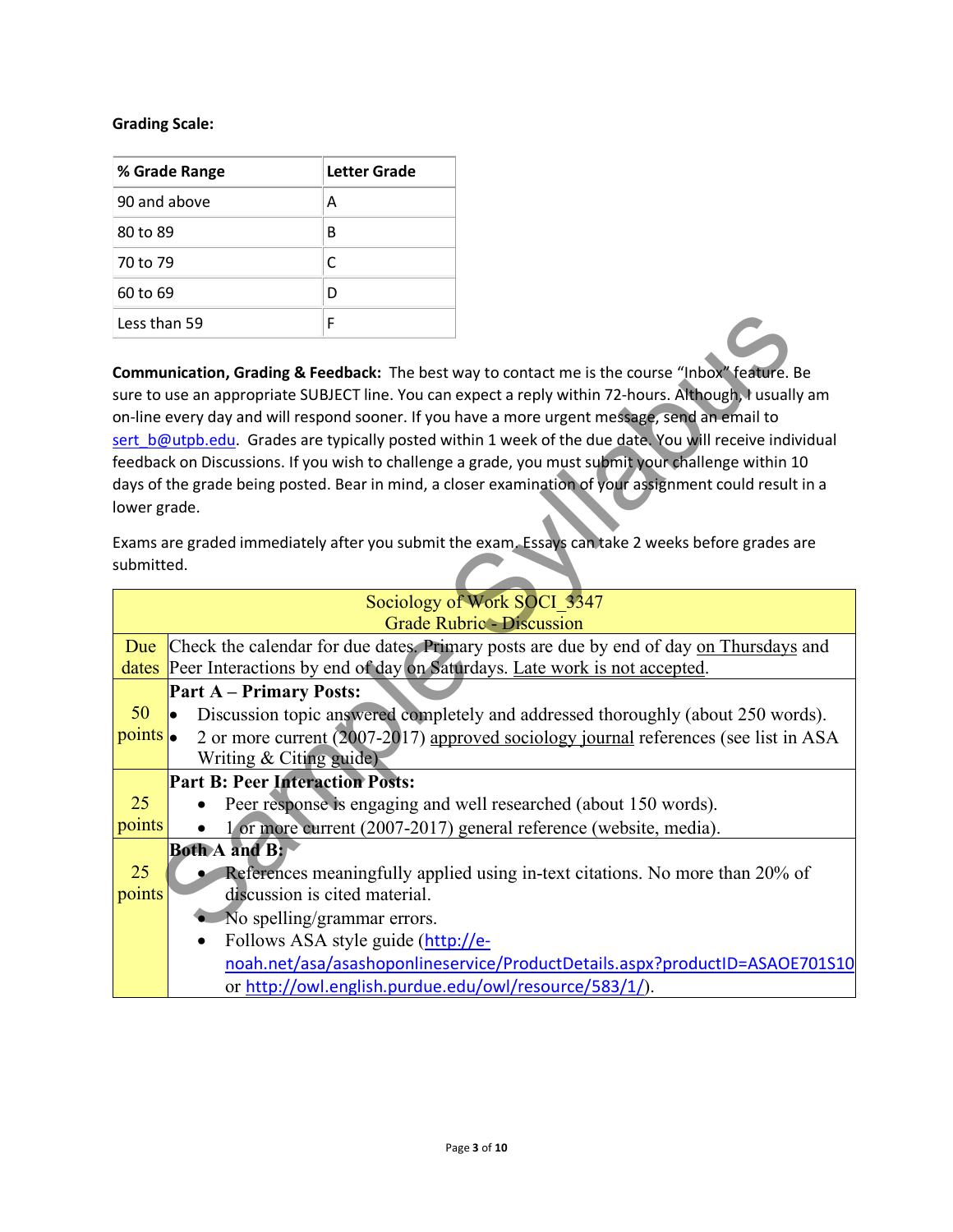|                                                                          |  | Sociology of Work - SOCI 3347<br>Grade Rubric - Essay                                                                                                                                                |  |  |
|--------------------------------------------------------------------------|--|------------------------------------------------------------------------------------------------------------------------------------------------------------------------------------------------------|--|--|
|                                                                          |  | Essay must be submitted by the due date (see Calendar) into the Essay Submission drop box. Do not                                                                                                    |  |  |
|                                                                          |  | email essays. Late assignments are not accepted.                                                                                                                                                     |  |  |
|                                                                          |  | All aspects of the topic addressed thoroughly.                                                                                                                                                       |  |  |
| 300                                                                      |  | 8-10 pages, excluding title page and references page.                                                                                                                                                |  |  |
| points                                                                   |  | Written in your own words (no more than 20% cited material). Review UTPB                                                                                                                             |  |  |
|                                                                          |  | scholastic dishonesty http://ss.utpb.edu/dean-of-students/scholastic-dishonesty/.                                                                                                                    |  |  |
|                                                                          |  |                                                                                                                                                                                                      |  |  |
|                                                                          |  | Scholarly references less than 10 years old:                                                                                                                                                         |  |  |
| 150                                                                      |  | In-text citations for 6 or more current (2007-2017) sociology journal references.                                                                                                                    |  |  |
| points                                                                   |  | 4 sociological journals (from approved journals listed)<br>$\circ$                                                                                                                                   |  |  |
|                                                                          |  | 2 sources of your choice (still must be scholarly) such as book or website.<br>$\circ$<br>Title page has all required elements and formatting:                                                       |  |  |
|                                                                          |  | Your Name                                                                                                                                                                                            |  |  |
|                                                                          |  | My Name                                                                                                                                                                                              |  |  |
| 10 points $\bullet$                                                      |  | Course Name & Number (example: SOCI 3347)                                                                                                                                                            |  |  |
|                                                                          |  | Term (Fall 2018)                                                                                                                                                                                     |  |  |
|                                                                          |  | <b>Institution: UTPB</b>                                                                                                                                                                             |  |  |
|                                                                          |  | Essay topic: example - Module 2: Artisans and master craft workers typically have                                                                                                                    |  |  |
|                                                                          |  | different working conditions and wages (extrinsic and intrinsic) for their efforts.                                                                                                                  |  |  |
|                                                                          |  | Research how the arts and artists influence societies and culture.                                                                                                                                   |  |  |
| 40 points $\bullet$                                                      |  | Formatted in the ASA style                                                                                                                                                                           |  |  |
|                                                                          |  |                                                                                                                                                                                                      |  |  |
|                                                                          |  | Time Management: You should expect to spend about 12 hours per week to obtain an "A" in class. This                                                                                                  |  |  |
|                                                                          |  | includes about 9 hours conducting research and studying and 3 hours per week in the course program                                                                                                   |  |  |
|                                                                          |  | (discussions, reading lectures, taking quizzes, exams, etc.)                                                                                                                                         |  |  |
| <b>Policies</b>                                                          |  |                                                                                                                                                                                                      |  |  |
| 1.                                                                       |  | Discussion Board: Discussion Board is primarily for discussing course related topics and issues.                                                                                                     |  |  |
|                                                                          |  | Best practices are:                                                                                                                                                                                  |  |  |
|                                                                          |  | Read all message postings in online discussion.<br>$a^{\bullet}$                                                                                                                                     |  |  |
| b. Respond to the question directly.                                     |  |                                                                                                                                                                                                      |  |  |
| Reply to minimum of one other student post.<br>$\overline{\mathsf{c}}$ . |  |                                                                                                                                                                                                      |  |  |
|                                                                          |  | d. Use a person's name in the body of your message when you reply to their message.<br>A constant and a statement of the constant of the constant of the constant of the constant of the constant of |  |  |

#### Policies

- 1. **Discussion Board**: Discussion Board is primarily for discussing course related topics and issues. Best practices are:
	- a. Read all message postings in online discussion.
	- b. Respond to the question directly.
	- c. Reply to minimum of one other student post.
	- d. Use a person's name in the body of your message when you reply to their message.
	- e. Avoid postings that are limited to 'I agree' or 'great idea', etc.
	- f. Ensure responses to questions are meaningful, reflective.
	- g. Support statements with concepts from course readings, refer to personal experience, examples and how they relate to contributing academic knowledge on the topic.
	- h. Follow **Rules of Behavior.**
- 2. **Rules of Behavior:** Discussion areas are public to every student in this class (including your instructor) who will see what you write. Please pay attention to the language you use and adhere to the following guidelines:
	- a. Do not post anything too personal.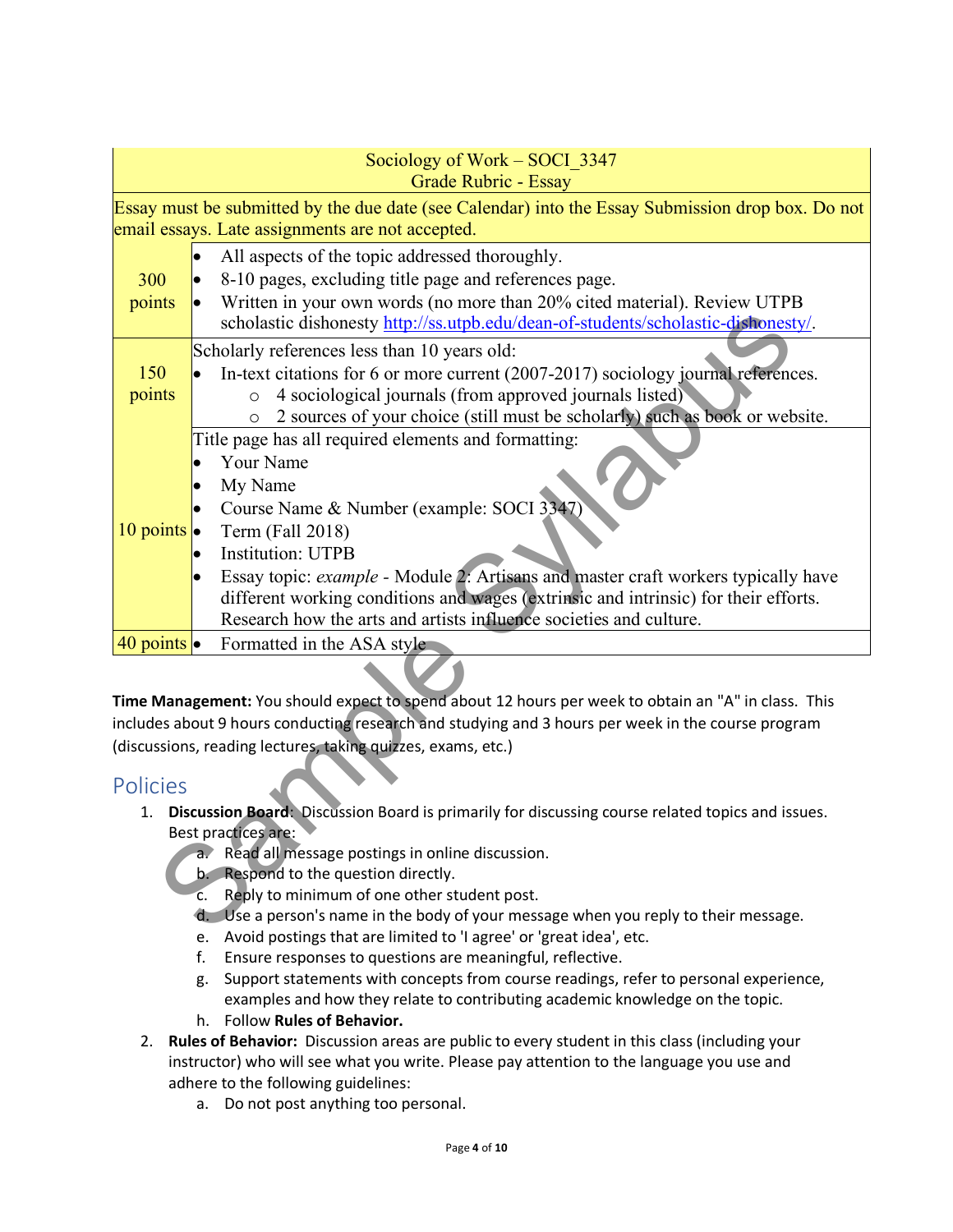- b. Do not use language that is inappropriate for a classroom setting or prejudicial in regard to gender, race, or ethnicity.
- c. Do not use all caps in the message box unless you are emphasizing (it is considered shouting).
- d. Be courteous and respectful to other people on the list
- e. Do not overuse acronyms like you would use in text messaging. Some of the list participants may not be familiar with acronyms.
- f. Use line breaks and paragraphs in long responses.
- g. Write your full name at the end of the posting.
- h. Be careful with sarcasm and subtle humor; one person's joke is another person's insult.
- 3. **Academic Dishonesty/Plagiarism/Cheating:** The academic community regards academic dishonesty as an extremely serious matter, with serious consequences. Any effort to gain an advantage not given to all students is dishonest whether or not the effort is successful. Any suspicion of academic dishonesty will be reported and investigated. All persons involved in academic dishonesty will be disciplined in accordance with University regulations and procedures. For complete information on UTPB student conduct and discipline procedures consult the university's handbook at: http://ss.utpb.edu/dean-of-students/scholasticdishonesty/ n. Be careful with sarcam and sibute numing; one person s joke is anomer person.<br>Academic Dishonesty Plagiarism/Cheating: The academic community regards academic<br>dishonesty as an extremely serious matter, with serious cons

**Academic dishonesty** includes, but is not limited to cheating, plagiarism, collusion, falsifying academic records, misrepresenting facts, the submission for credit of any work or materials that are attributable in whole or in part to another person, taking an examination for another person, any act designed to give unfair advantage to a student such as, but not limited to, submission of essentially the same assignment for another course without the prior permission of the instructor, or the attempt to commit such acts.

**Plagiarism** includes, but is not limited to the appropriation of, buying, receiving as a gift, or obtaining by any means material that is attributable in whole or in part to another source, including words, ideas, illustrations, structure, computer code, other expression and media, and presenting that material as one's own academic work being offered for credit.

- 4. **Attendance and Class Participation:** Regular and active participation is an essential, unmistakably important aspect of this online course. Students will log on a minimum of three times every seven days.
- 5. **Make-Up/Late Submission Policy:**

All course activities must be submitted before or on set due dates and times. If you are unable to abide by the due dates, it is your responsibility to contact UTPB Testing Services & Academic Accommodations Department immediately with documentation (hospitalization note, etc.). They will contact me if the absence is excused. They are an excellent resource that can help you navigate the responsibilities of family, your coursework, jobs, financial and emotional health. Please take advantage of this excellent resource.

6. **Tracking:** The learning management systems have a tracking features. Statistics are collected that quantifies how often and when students are active in the course and provides information if the student has accessed different pages of the course.

#### 7. **Course Incomplete/Withdrawal/Grade Appeal:**

All students are required to complete the course within the semester they are signed up. Incomplete grades for the course are rarely given, will only be granted if the student provides a valid, documented excuse for not being able to complete the course on time, and has contacted the instructor prior to the scheduled last class to request an extension. The student signs a contract that includes the incomplete course activities and the new due dates. Find information and dates regarding drops and withdrawals at http://www.utpb.edu/services/academic-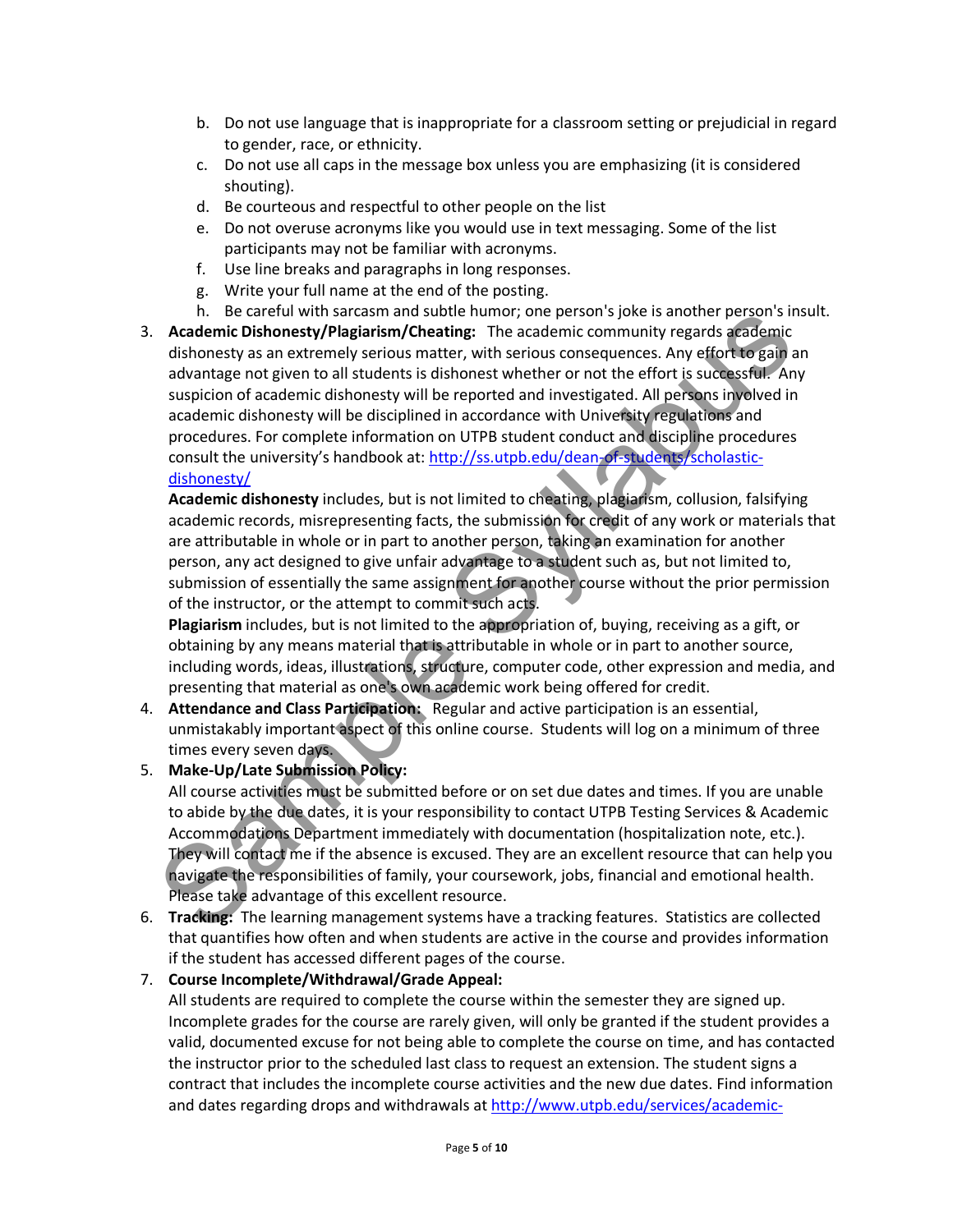#### affairs/office-of-the-registrar/adds-drops . For grade appeal process go to http://www.utpb.edu/campus-life/dean-of-students/grievances.

**NOTE: The due dates and times for the activities will adhere to the Central Time Zone.**

8. **Accommodation for Students with Disabilities:** Americans with Disabilities Act: Students with disabilities that are admitted to The University of Texas of the Permian Basin may request reasonable accommodations and classroom modifications as addressed under Section 504/ADA regulations. The definition of a disability for purposes of ADA is that she or he (1) has a physical or mental impairment that substantively limits a major life activity, (2) has a record of such an impairment or, (3) is regarded as having such an impairment. Students who have provided all documentation and are eligible for services will be advised of their rights regarding academic accommodations and responsibilities. The University is not obligated to pay for diagnosis or evaluations nor is it obligated to pay for personal services or auxiliary aids. Students needing assistance because of a disability must contact Testing Services & Academic Accommodations Department, 432-552-2630, Leticia Madrid, madrid\_l@utpb.edu, no later than 30 days prior to the start of the semester.

### Computer Skills, Technical & Software Requirements

Students can use cloud version of Word, PowerPoint and other Microsoft products through use of their UTPB Outlook 365 and UTPB email address. For information refer to Student Services: http://www.utpb.edu/services/ird/information-on-computer-accounts-e-mail/office-365 To obtain software licensing and media for selected Microsoft titles at very low cost through a software agreement: http://www.utpb.edu/services/ird/information-for-students/softwaredistribution/microsoft-select.

**Computer Technical Requirements:** Information at http://www.utpb.edu/online/reach/technicalrequirements

# Online Student Authentication

UTPB requires that each student who registers for a distance course is the same student who participates in, completes, and receives credit for the course. UTPB's Distance Education Policy requires faculty members to employ at least two methods of verification to ensure student identities. To access online courses students must login to the UTPB learning management system using their unique personal identifying username and secure password. UTPB's Distance Education Policy requires at least one additional student identification method within the course that has been determined and approved by the faculty or academic program. This course satisfies student authentication by providing 2 forms of photo ID\*. Student must provide through the assignment drop box: accommodations and energine for services will be advised or their rights regarding academy<br>accommodations and esponsibilities. The University is not obligated to pay for diagnosis<br>cyaluations nor is it obligated to pay for

- A clear image of yourself: in color, well lit, and no shadows on your face or your ID that can obscure your image, must be taken on the day you submit the photo to reflect your current appearance, taken in full-face view directly facing the camera with a neutral facial expression and both eyes open.
- AND, a picture of your ID with only your name and picture showing (Picture ID card in which the ID number has been covered (tape over any numbers).
- Attach both image files in either JPEG or PNG format to the assignment BEFORE you submit it. You can satisfy the "both" images requirement by taking a photo of yourself holding your photo ID.

I just need to see you, then the image of you on the card with your name. You will not be able to see the units or the essays if you do not submit this.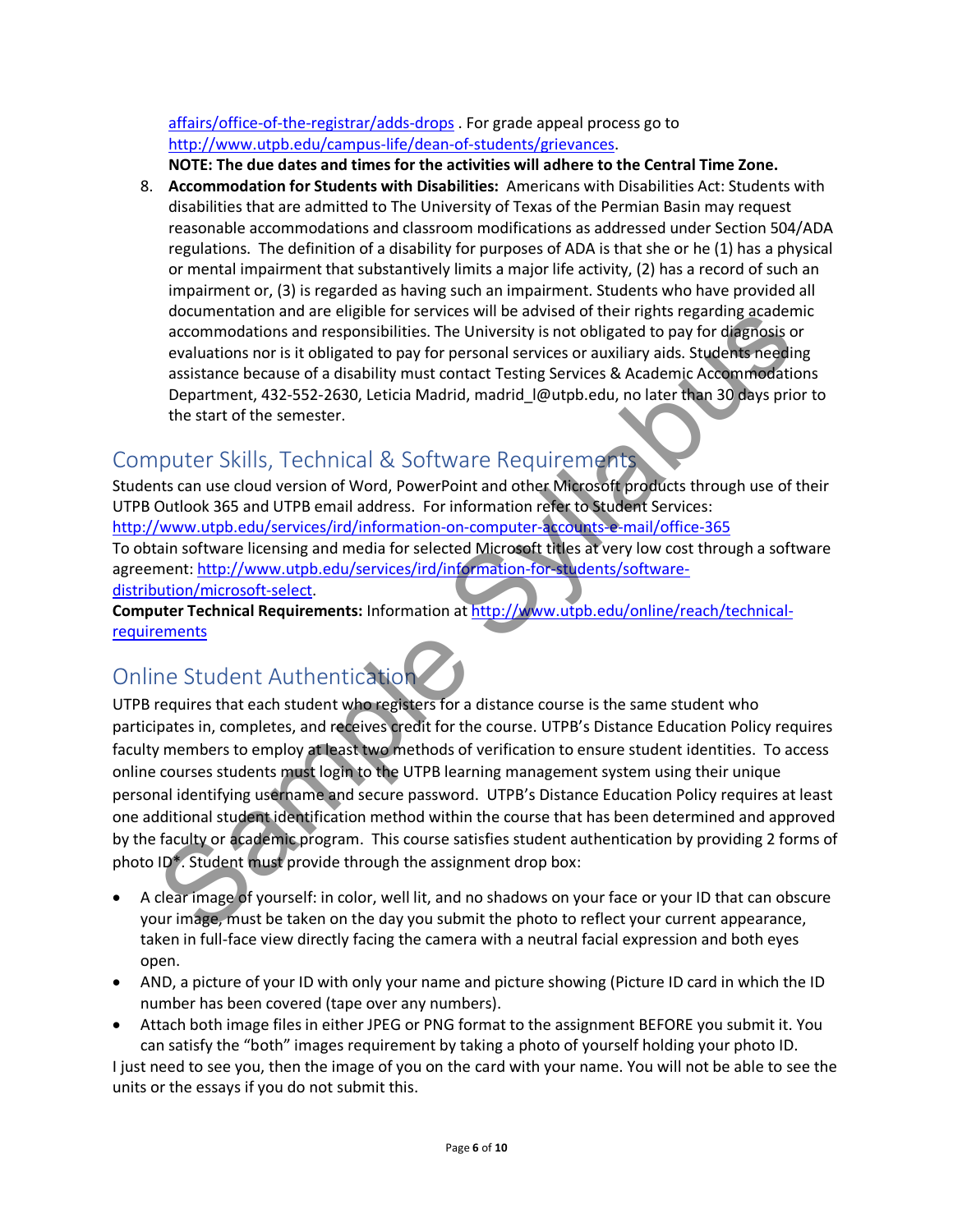*\*Approved photo identifications are: passports, government issued identification, driver's licenses, military ID from DoD; dual credit and early college high school students use school district identifications.*

### Preparation for Emergencies

**Computer Crash:** Not having a working computer or a crashed computer during the semester will NOT be considered as an acceptable reason for not completing course activities at a scheduled time. NOTE: Identify a second computer before the semester begins, that you can use when/if your personal computer crashes.

### End-of-Course Evaluation & Instructor Evaluation

| Complete Loss of Contact: If you lose contact with course connectivity completely (i.e. you cannot<br>contact me via Canvas or email), you need to call instructor, and leave message regarding connectivity<br>loss and contact information.                                                                                                                                                                                                                                                                                                                                                                                                                                                                                                                                                                                                                                                                                                                                                                                                                                                                                                                                                                                                                                                             |                                                                                                                                      |  |  |
|-----------------------------------------------------------------------------------------------------------------------------------------------------------------------------------------------------------------------------------------------------------------------------------------------------------------------------------------------------------------------------------------------------------------------------------------------------------------------------------------------------------------------------------------------------------------------------------------------------------------------------------------------------------------------------------------------------------------------------------------------------------------------------------------------------------------------------------------------------------------------------------------------------------------------------------------------------------------------------------------------------------------------------------------------------------------------------------------------------------------------------------------------------------------------------------------------------------------------------------------------------------------------------------------------------------|--------------------------------------------------------------------------------------------------------------------------------------|--|--|
| Lost/Corrupt/Missing Files: You must keep/save a copy of every project/assignment on an external<br>drive, UTPB Outlook 365 OneDrive, or personal computer. In the event of any kind of failure (e.g. virus<br>infection, student's own computer crashes, loss of files in cyberspace, etc.) or any<br>contradictions/problems, you may be required to resubmit the files.<br>End-of-Course Evaluation & Instructor Evaluation<br>Every student is encouraged to complete an end-of-course evaluation/survey provided by UTPB. During<br>the last few weeks of class, you will receive an announcement through email notifying you that the<br>Course/Instructor Survey is available. You may follow the link in the email to complete the survey using<br>the same credentials to access your courses here. When entering the emailed Survey link you will see a<br>list of surveys for you to complete. Another way to find End-of-Course Evaluations is through you<br>my utpb.edu account > My Surveys & Evaluations are on the first page after you login.<br>The survey is anonymous and your responses are confidential. Your feedback is critical to us and to your<br>instructor as we strive to improve our offerings, and our support of you, the students.<br><b>Student Support Services</b> |                                                                                                                                      |  |  |
| <b>SERVICE</b>                                                                                                                                                                                                                                                                                                                                                                                                                                                                                                                                                                                                                                                                                                                                                                                                                                                                                                                                                                                                                                                                                                                                                                                                                                                                                            | <b>CONTACT</b>                                                                                                                       |  |  |
| ADA<br>Accommodation/Support                                                                                                                                                                                                                                                                                                                                                                                                                                                                                                                                                                                                                                                                                                                                                                                                                                                                                                                                                                                                                                                                                                                                                                                                                                                                              | Testing Services & Academic Accommodations Department<br>(432) 552-2630<br>http://www.utpb.edu/academics/undergraduate-success/TSAAD |  |  |
| Advising                                                                                                                                                                                                                                                                                                                                                                                                                                                                                                                                                                                                                                                                                                                                                                                                                                                                                                                                                                                                                                                                                                                                                                                                                                                                                                  | UTPB E-Advisor at http://cas.utpb.edu/academic-advising-center/e-<br>advisor/                                                        |  |  |
| Bookstore                                                                                                                                                                                                                                                                                                                                                                                                                                                                                                                                                                                                                                                                                                                                                                                                                                                                                                                                                                                                                                                                                                                                                                                                                                                                                                 | (432) 552-0220<br>http://www.bkstr.com/texas-permianbasinstore/home                                                                  |  |  |
| Email, Outlook 365,<br>my.utpb.edu                                                                                                                                                                                                                                                                                                                                                                                                                                                                                                                                                                                                                                                                                                                                                                                                                                                                                                                                                                                                                                                                                                                                                                                                                                                                        | Information Resources Service http://www.utpb.edu/services/ird                                                                       |  |  |

# Student Support Services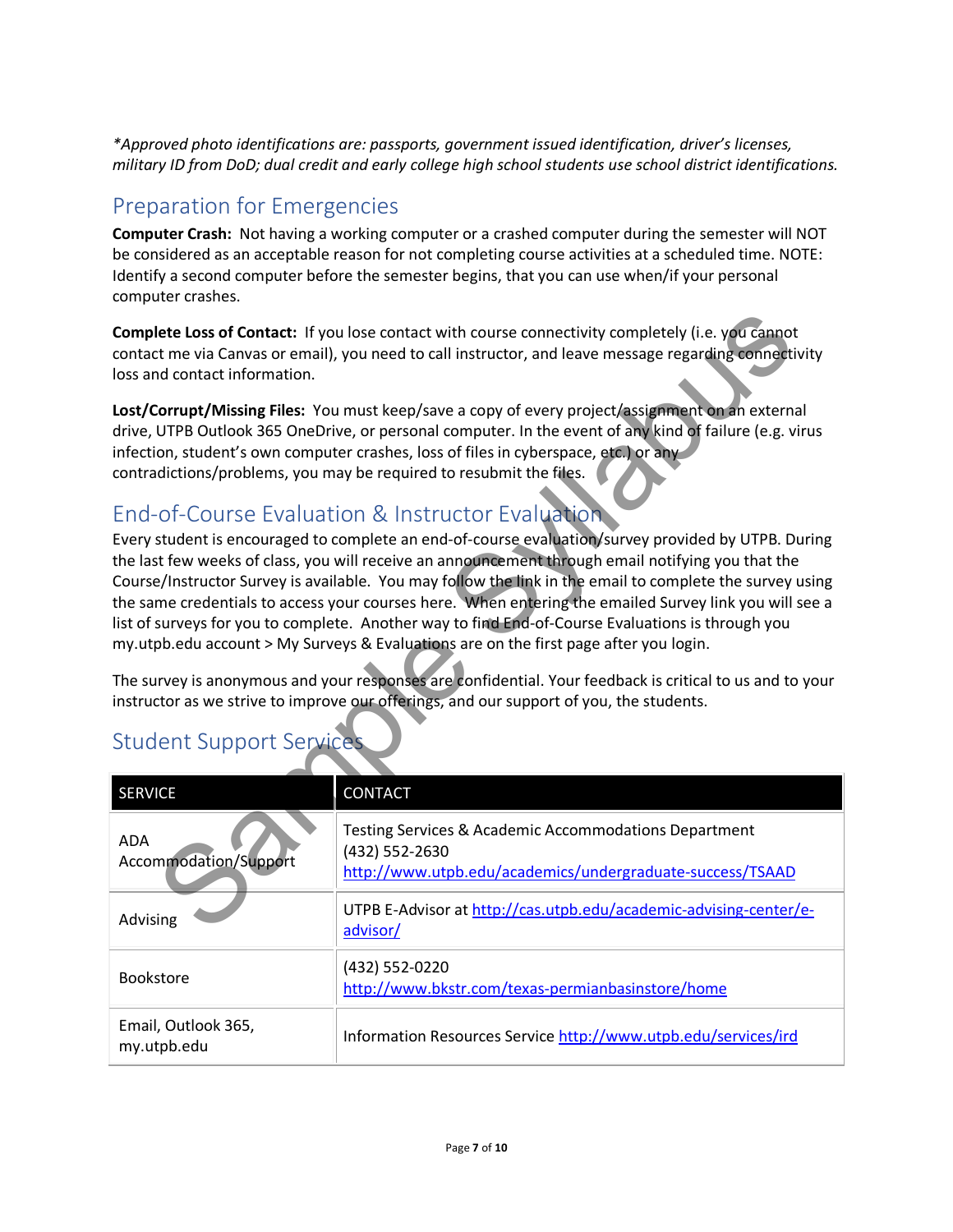| Financial Aid and Scholarship               | (432) 552-2620<br>http://www.utpb.edu/campus-life/financial-aid                                                                                                                                                                                                               |  |  |
|---------------------------------------------|-------------------------------------------------------------------------------------------------------------------------------------------------------------------------------------------------------------------------------------------------------------------------------|--|--|
| Library                                     | (432) 552-2370<br>The J. Conrad Dunagan Library Online at http://library.utpb.edu/                                                                                                                                                                                            |  |  |
| Registrar                                   | (432) 552-2635<br>http://www.utpb.edu/services/academic-affairs/office-of-the-<br>registrar                                                                                                                                                                                   |  |  |
| <b>Student Services</b>                     | http://www.utpb.edu/campus-life/dean-of-students                                                                                                                                                                                                                              |  |  |
| <b>Technical Support</b>                    | Canvas 1-866-437-0867<br>https://guides.instructure.com/                                                                                                                                                                                                                      |  |  |
| <b>Tutoring &amp; Learning</b><br>Resources | If you are taking courses through UTPB the following links provide<br>services: Smarthinking Online Tutoring (provides tutoring services),<br>SmarterMeasure (measures learner readiness for online course).<br>http://www.utpb.edu/online/reach/smarthinking-online-tutoring |  |  |
| $50^\circ$                                  |                                                                                                                                                                                                                                                                               |  |  |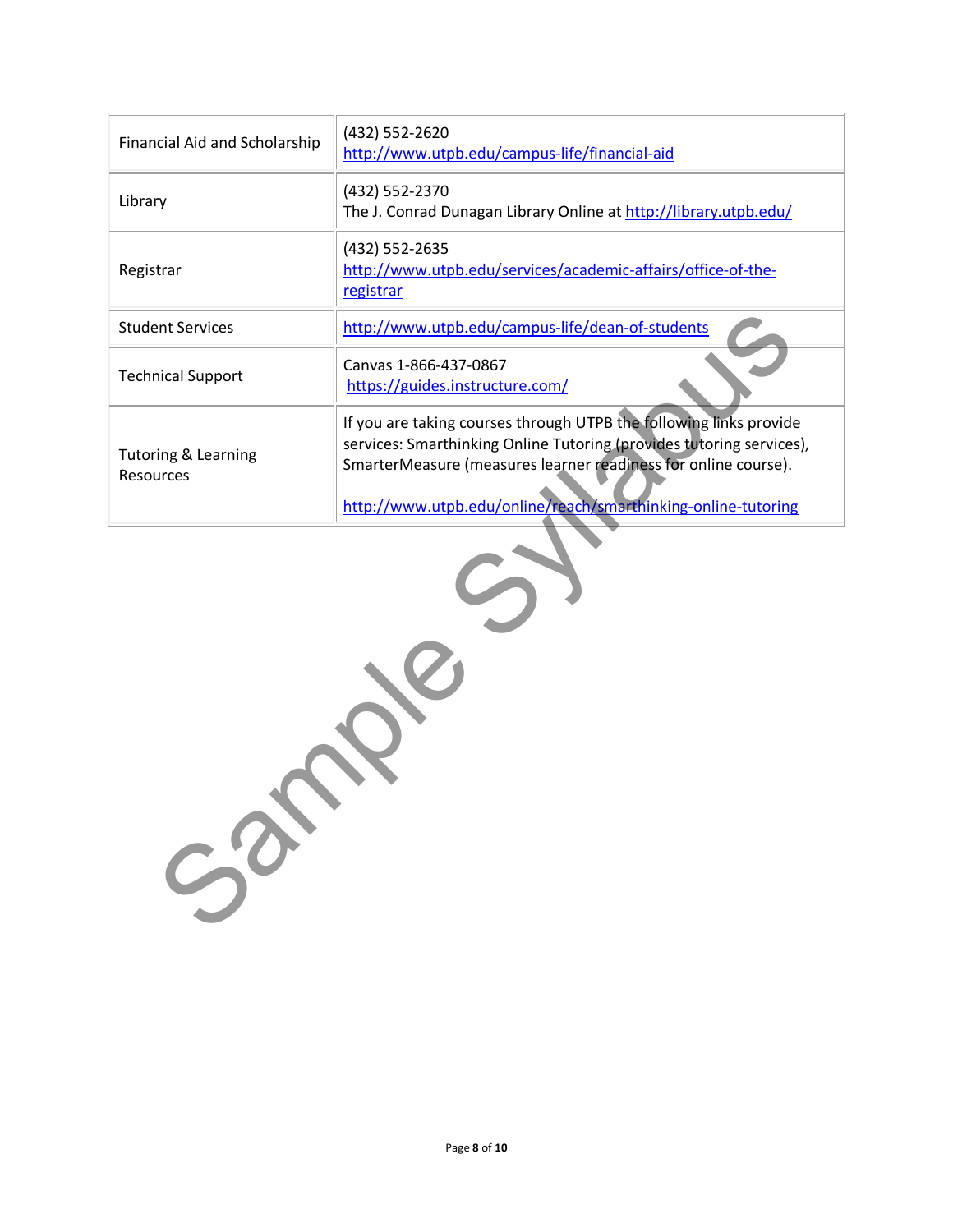| 3347.783 - Sociology of Work (Fall 1 2019) |              |                                                                                                       |                                                                            |
|--------------------------------------------|--------------|-------------------------------------------------------------------------------------------------------|----------------------------------------------------------------------------|
| <b>Week</b><br>Date                        |              | Assignments/Activities/Topics                                                                         | <b>Due Date</b>                                                            |
|                                            |              | *Discussion boxes close on Thursday at 11:59 PM.                                                      |                                                                            |
| Week #1                                    | Aug 26-Sep 1 | <b>Student Identification Authentication</b><br>Assignment<br>Syllabus Quiz<br>Chat Room Introduction | Saturday, 11:59 PM for<br>all assignments.<br>No grades recorded           |
| Week #2                                    | Sep 2-8      | Module 1<br>Discussion #1: What Kinds of Jobs?<br>Exam $#1$                                           | DB: Due on Thursday<br>@11:59 p.m.<br>Exam: Due on Saturday<br>@11:59 p.m. |
| Week #3                                    | Sep 9-15     | Module 2<br>Discussion #2: Big House or Little House<br>Exam #2                                       | DB: Due on Thursday<br>@11:59 p.m.<br>Exam: Due on Saturday<br>@11:59 p.m. |
| Week #4                                    | Sep 16-22    | Module 3<br>Discussion #3: Tattoos and Work Culture<br>Exam $#3$                                      | DB: Due on Thursday<br>@11:59 p.m.<br>Exam: Due on Saturday<br>@11:59 p.m. |
| Week #5                                    | Sep 23-29    | Module 4<br>Discussion #4: Work and Leisure<br>Exam #4                                                | DB: Due on Thursday<br>@11:59 p.m.<br>Exam: Due on Saturday<br>@11:59 p.m. |
| week #6                                    | Sep 30-Oct 6 | Module 5<br>Essay Due on Sunday at 11:59 p.m.<br>Discussion #5: American or Foreign Made<br>Exam #5   | DB: Due on Thursday<br>@11:59 p.m.<br>Exam: Due on Saturday<br>@11:59 p.m. |
| Week #7                                    | Oct 7-12     | Module 6<br>Discussion #6: Social and Environmental<br>Responsibility<br>Exam #6                      | DB: Due on Thursday<br>@11:59 p.m.<br>Exam: Due on Saturday<br>@11:59 p.m. |
| Week #8                                    | Oct 13-16    | <b>Optional Final Exam</b><br>(optional - bonus/make-up assignment)                                   | Optional Final Exam due on<br>Wednesday<br>@11:59 p.m.                     |

# Tentative Class Schedule